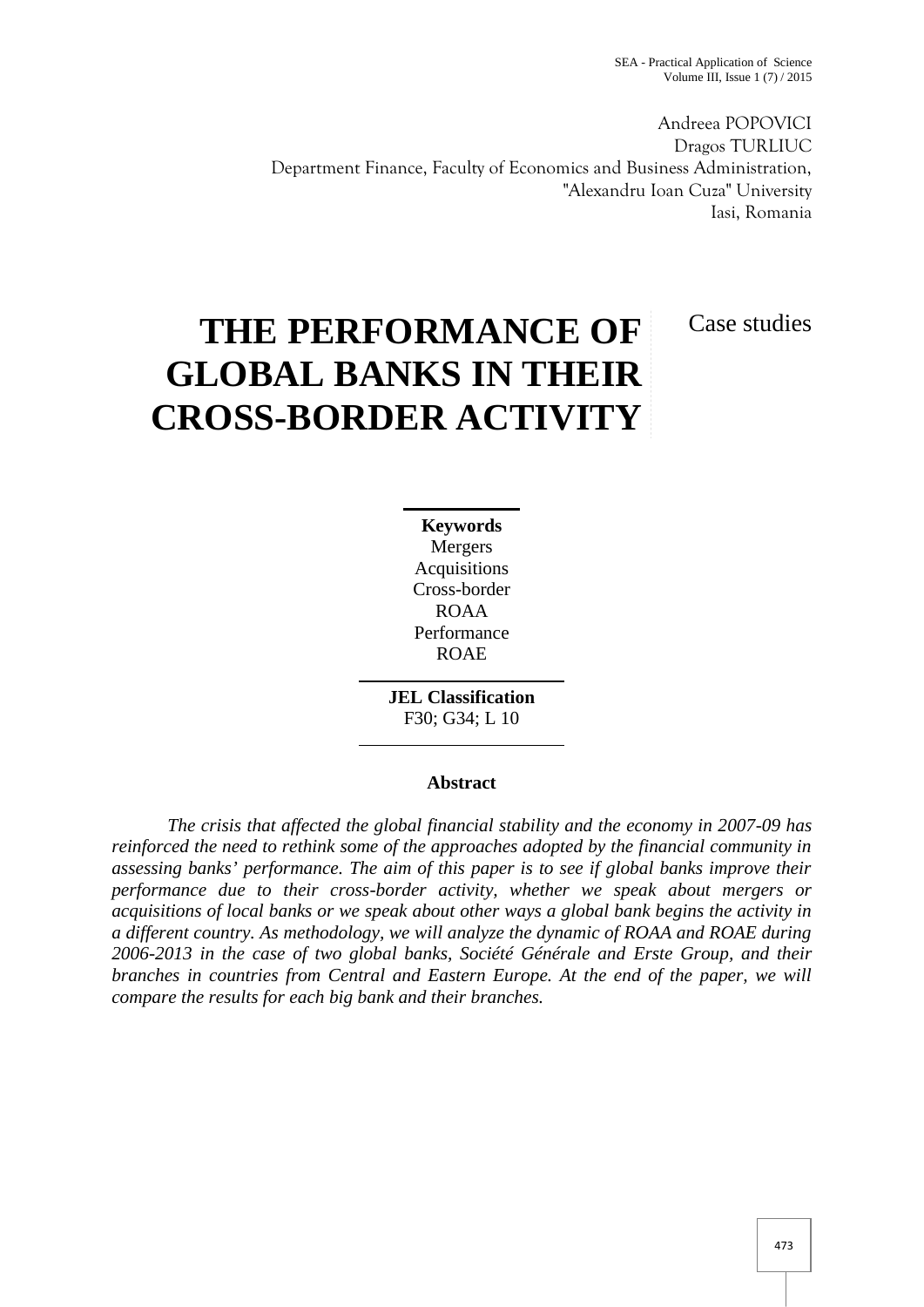#### **Introduction**

Measures of after-tax rates of return, such as the return on average total assets (ROAA) and the return on average equity (ROAE) are widely used to assess the performance of firms, including commercial banks. Bank regulators and analysts have used ROAA and ROAE to assess industry performance and forecast trends in market structure—as inputs in statistical models to predict bank failures and mergers—and for a variety of other purposes where a measure of profitability is desired.

Western European-owned CEE banks will probably continue to review their overall banking market and network approach in the region.

The concentration of nearly all major CEE banks on a few, but highly attractive growth markets may well subject them to increasing margin pressure and therefore cannot be a winning strategy throughout the cycle. Consequently, major CEE banks have to cautiously rethink their market position in every country and also consider a halt to certain business and product lines in selected markets, or even exiting from less attractive ones if necessary.

#### **1. Literature review**

Central banks have a major role regarding their power to maintain a healthy banking national system, which will further help national economy and avoid crisis by protecting the depositors (Heffernan, 1996; Shekhar and Shekhar, 2007.) This is why it is so important to understand the performance the banks have and the way it is achieved by every single one of them.

The performance of banks is measured by determining different ratios, such as ROAA (Return on average assets), ROAE (Return on average equity), ROA (Return on asset), ROE (Return on equity) or Net Interest Margin. (Murthy and Sree, 2003; Alexandru et al., 2008)

Although ROAA and ROA, ROAE and ROE explain the same thing in almost all the cases, we are working with ROAA and ROAE in this paper due to the fact that the analyzed banks were involved in a M&A (merger and acquisition) process lately.

#### **2. Scope of the paper**

In this paper we will analyze the evolution of the following 2 financial rates: Return on Average Assets (ROAA) and Return on Average Equity (ROAE), and the analyzed period is 2006- 2013.

For this study, we are working with 2 global banks and their branches from several European countries:

 **Société Générale (France)** and: BRD- Groupe Société Générale SA (Romania), Société Générale - Splitska Banka dd (Croatia) Société Générale Expressbank (Bulgaria).

Société Générale has acquired in the recent years local banks from countries of Central and Eastern Europe. We could give some examples of such processes:

 First of all, in 1999, this global bank acquired 97.95% of the assets of Bulgaria's Express bank.

 Another important acquisition was in 2001, when Société Générale bought almost 96% of Slovenia's SKA Banka, d.d. SKA Banka was founded in 1978 as Stanovanjsko-Komunalna and in 2007 the new created bank was working through 57 branches in this country

In 2001, 2003, 2004 and 2005 Société Générale acquired 60% of Komercni Banka from the Czech government, Banca Romana pentru Dezvoltare (BRD) from Romania, Bank of Greece (GBG) from the Greek Army Pension Fund and 64.4% of Montenegro's Podgoricka Banka.

In the following years, Société Générale improved its presence in this part of Europe by acquiring banks like HVB Splitska Banka from Croatia, Moldova's BC Mobiasbanca from the Republic of Moldova and Ikar Bank of Ukraine in 2006, 2007 and 2008.

 Also Société Générale acquired assets of Western Europe banks such as securities services business from Italy's UniCredit in 2008 and in 2009 Crédit Agricole and fellow French bank Société Générale merged their asset management operations.

 **Erste Group Bank AG (Austria)** and Erste Bank Hungary Nyrt (Hungary), Erste & Steiermärkische Bank dd (Croatia), Ceska Sporitelna a.s. (Czech Republic), Slovenska sporitel'na as-Slovak Savings Bank (Slovakia), Banca Comercial Român SA (Romania).

In 1997 Erste Bank starts its expansion into an area where its predecessors, then independent savings banks, had already gone in the past. First Hungary, then the Czech Republic, later Croatia, Slovakia, Serbia and even Romania and Ukraine become markets for our group. In each country Erste acts as an international brand with strong local ties.

In 2000, Erste Bank bought 52.07% of Ceská sporitelna, the biggest retail bank in the Czech Republic.

In 2001, Erste Bank acquired 87.18% of the largest bank from the Slovak Republic. This was an important step for Erste Bank in its way to expanding in countries from Central and Eastern Europe.

In 2005, another important step was the acquisition of a Romanian bank, namely Erste Banca Comerciala Romana, which at that moment was one of the most important banks from Romanian banking system and therefore a valuable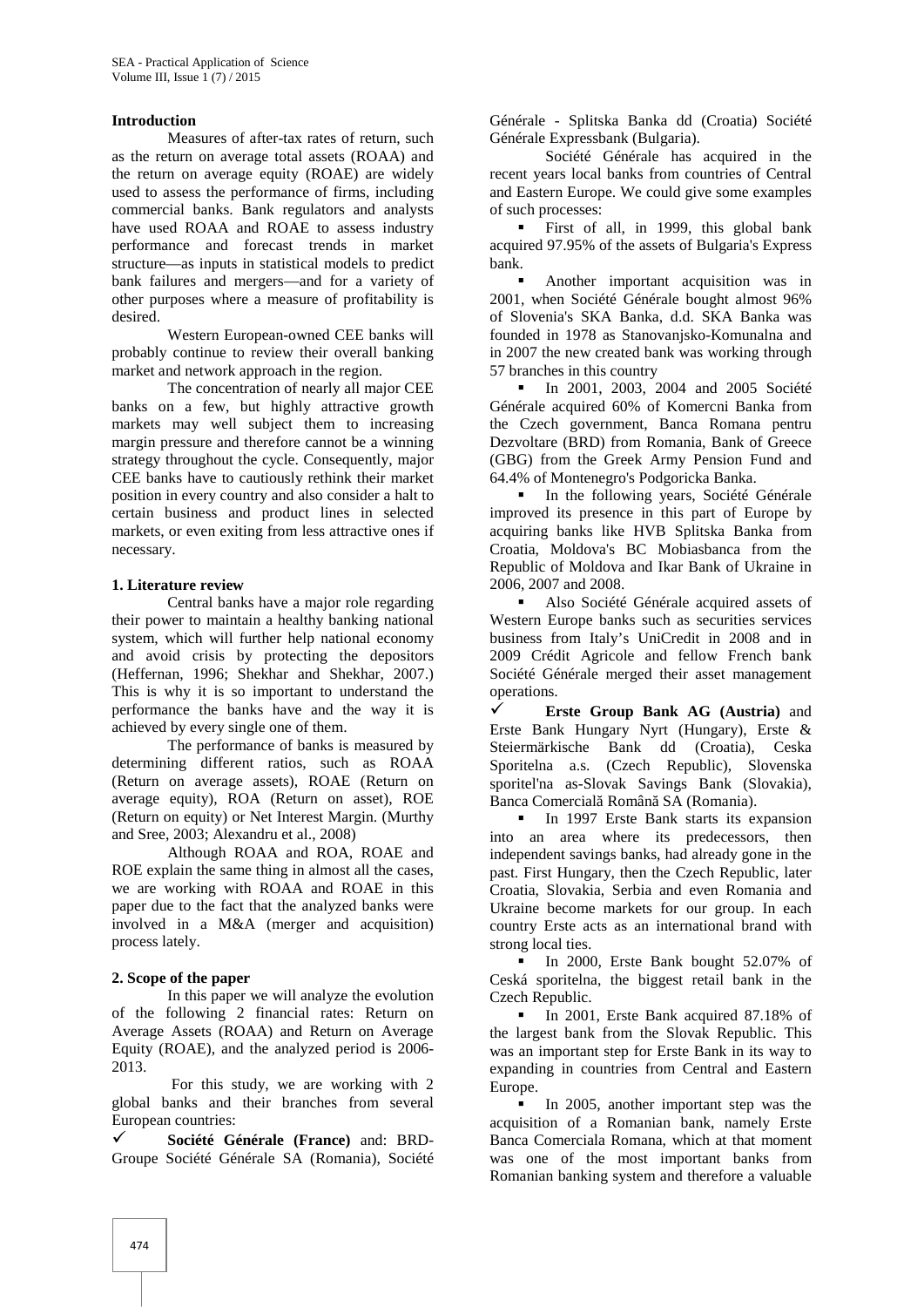asset for Erste Bank. S.A. (BCR), the biggest bank in Romania. In the last years Erste Bank also built up and increased the presence in Hungary, Croatia and Serbia.

 In 2008, the separation of the Holding and Erste Bank Oesterreich took legal effect. The registered company name of the Holding is "Erste Group Bank AG".

#### **3. Dynamic of ROAA**

ROAA and ROAE, the ratios we are analyzing in this paper are used to evaluate the performance of the banks we considered important for our study.

Return on Average Assets (ROAA) doesn't have large and small values, just average of a period of time, in our case the average of a calendar year.

The return on average assets is used to measure the profit obtained versus the assets used by the bank to obtain the profits. Wen (2010) states that a lower ROAA ratio shows that the bank was on a higher use of assets to obtain profit, which obviously means that the bank will need more assets to continue producing revenue.

In other words, ROAA shows us whether the money that the management of the bank has are used efficiently to generate the income and if the bank has a good management and is capable of generating net income from all the resources of the bank (Khrawish, 2011).

In our cases, ROAA had the evolution as it can be seen in the table number 1 for Erste Bank (Apendix A) and the graphic number 1 for Société Générale. (Apendix B)

As can be seen from the number 1, the commercial banks' performance has shown an irregular trend. In the case of Société Générale, ROAA increased from 1% in 2006 to 4% in 2008 and after that it decreased to 1% in 2009, and in the final year included in this paper it reached the level of 5.8%. During the entire period ROAA didn't reached negative figures for Société Générale although the evolution of ROAA for the branches of this bank didn't registered positive values all the time. The fact that in 2009 the performance declined may be because of the effect of the global economic crisis that affected all the banks.

Regarding the evolution of ROAA in the case of Erste Group and his branches was also as in the case of Société Générale, in an insecure trend. But as can be seen in the table number 1, ROAA had also negative values, for example in the case of Erste Bank Hungary Nyrt and BCR from Romania.

#### **4. Dynamic of ROAE**

In our study, ROAE shows the performance of the analyzed banks over a financial year period.

A higher value of ROAE shows that the bank is working well regarding the possibility of generating profit. Khrawish (2011) explains how ROAE is calculated; therefore we can obtain its value by dividing Net Income after Taxes with Average Equity Capital.

The return on average equity is a financial ratio that measures the profitability of a bank in our case in relation to the average equity.

In table number 2 (Appendix C) and graphic number 2 (Appendix D) we presented the evolution of this ratio during 2006-2013 in the case of Société Générale, Erste Bank and their branches.

The evolution of ROAE was in a discontinuous, trend, also like the evolution of the ROAA in the case of both global banks. However, it is clear-cut that the solid profitability of Société Générale was driven by the performance obtained by its branches. BRD was not able to increase its profit- ability (measured by ROAE) in 2013, which decreased from 34.03% in 2012 to 29.7% in 2013. Instead, Splitska Banka had an amazing evolution, which practically was able to maintain Société Générale's profit at 17.6% in 2013.

Recent profitability trends in the CEE banking sectors also show that the very strong pre crisis readings (with an average ROAE above 20% in some years) are unlikely to be repeated in the foreseeable future.

In the case of Erste Bank, the profit ability increased in 2013, because of the evolution registered for its branches, knowing the fact that ROAE increased in the case of Erste Bank Hungary Nyrt and Erste & Steiermärkische Bank dd and stood at the approximate level in 2012 and 2013 in the case of its other branches.

#### **Conclusions**

Growth opportunities on most markets are different than those in the years 2000-2007. Moreover, increasing regulation and higher operating costs are eating into the revenue generation capacity. This trend is unlikely to change and the pressure on the cost side will remain high.

The evolution of ROAE was in an irregular trend, also like the evolution of the ROAA in the case of both global banks during the 2006- 2013.

This trend is unlikely to change and the pressure on the cost side will remain high. However, it is important to stress that the relative decrease in profitability within the branches of a global bank cannot be compared to the observed downfall of a global bank.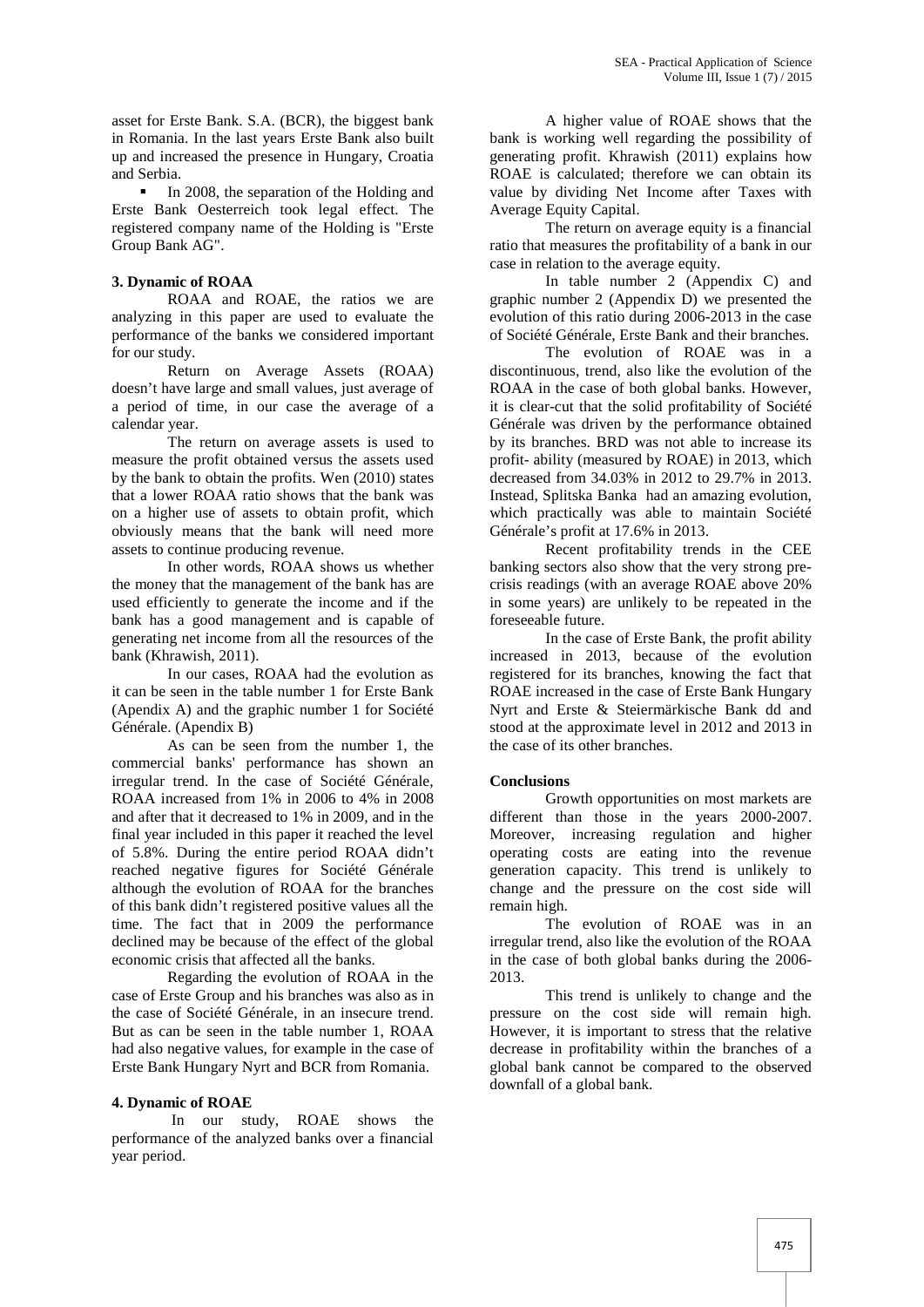#### **References**

- [1] Alexandru, C., Genu, G., Romanescu, M.L. (2008), *The Assessment of Banking Performances Indicators of Performance in Bank Area*. MPRA Paper No. 11600.
- [2] Heffernan, S. (1996), *Modern banking in Theory and Practice*. England: Published by John Wiley &Sons Ltd,West Sussex PO19 1UD.
- [3] Khrawish, H.A. (2011), *Determinants of Commercial Banks Performance: Evidence from Jordan.* International Research Journal of Finance and Economics. Zarqa University, 5(5), 19-45.
- [4] Murthy, Y., Sree, R. (2003), *A Study on Financial Ratios of major Commercial Banks.* Research Studies, College of Banking & Financial Studies, Sultanate of Oman.
- [5] Shekhar, K., Lekshmy, S. (2007), *Banking Theory and Practice*, 20th edition, VIKAS publishing House, New Delhi.
- [6] Wen, W. (2010), *Ownership Structure and Banking Performance: New Evidence in China.* Universitat Autònoma de Barcelona Departament D'economia de L'empresa.
- [7] Financial statements of Erste Group Bank, available at http://www.erstegroup.com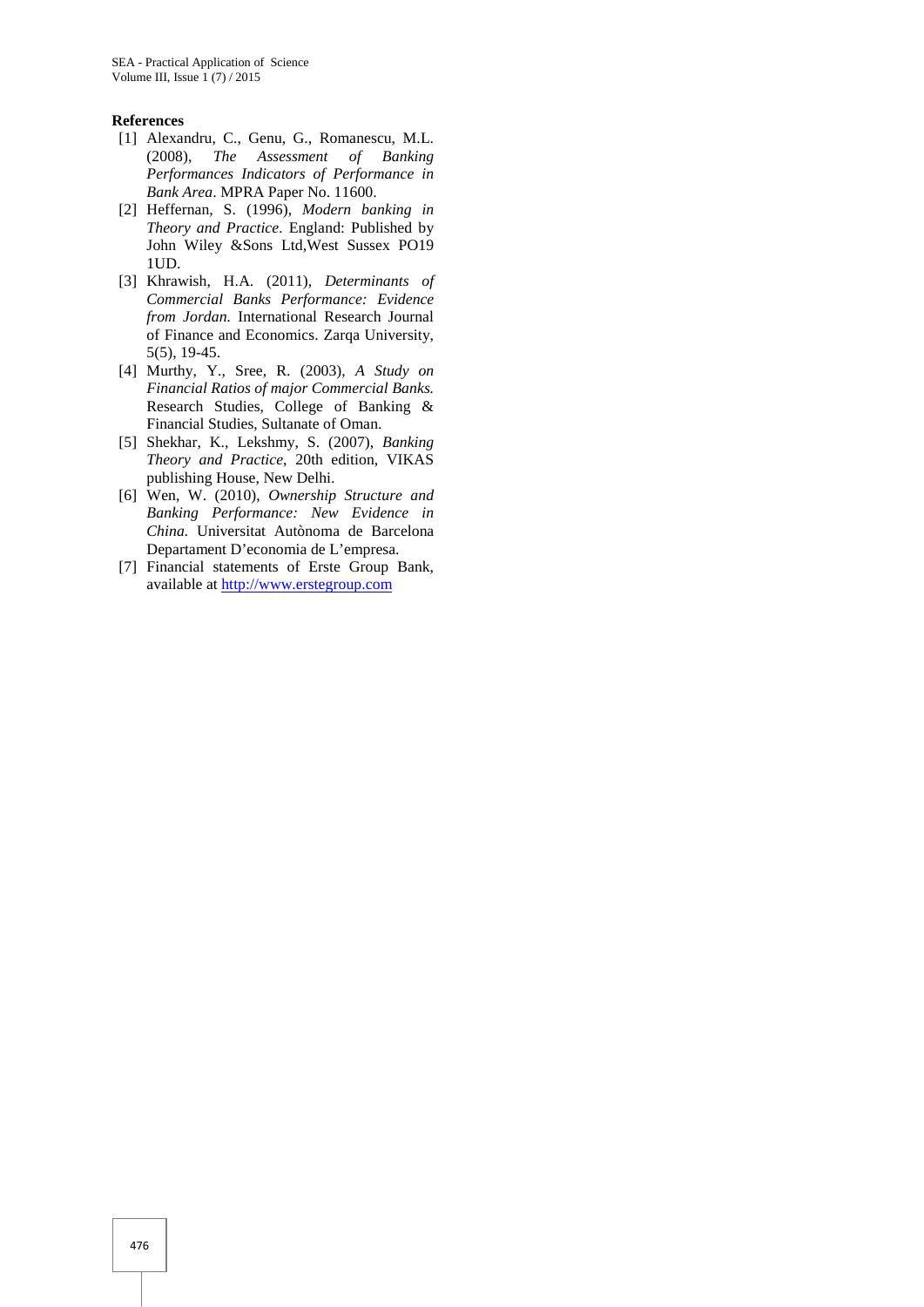## **APPENDICES**

# **Appendix A**

| Table no.1: Evolution of ROAA during 2006-2013 in the case of Erste Group |         |         |         |      |      |      |      |      |  |  |  |
|---------------------------------------------------------------------------|---------|---------|---------|------|------|------|------|------|--|--|--|
|                                                                           | 2006    | 2007    | 2008    | 2009 | 2010 | 2011 | 2012 | 2013 |  |  |  |
| <b>Erste Group Bank AG</b>                                                | 0.30    | $-0.27$ | 0.58    | 0.48 | 0.52 | 0.81 | 0.71 | 0.63 |  |  |  |
| Erste Bank Hungary Nyrt                                                   | $-0.20$ | $-4.82$ | $-0.07$ | 0.85 | 1.37 | 1.28 | .44  | 1.44 |  |  |  |
| Erste & Steiermärkische Bank dd                                           | 0.92    | 1.29    | 1.27    | 1.46 | 1.87 | 1.58 | 1.15 | 1.34 |  |  |  |
| Ceska Sporitelna a.s.                                                     | 1.81    | 1.52    | 1.39    | 1.45 | 1.88 | 1.61 | l.53 | 1.50 |  |  |  |
| Slovenska sporiteľna as                                                   | 1.63    | 1.74    | 1.33    | 0.25 | 1.26 | 1.38 | 1.39 | 1.44 |  |  |  |
| <b>BCR</b>                                                                | $-1.64$ | 0.09    | 0.65    | .25  | 3.07 | 1.69 | .88  | 1.63 |  |  |  |

Source: Financial statements of Erste Group Bank, available at http://www.erstegroup.com/en/#

#### **Appendix B**





Source: Financial statements of Société Générale, available at http://www. http://www.societegenerale.com/en/

**Appendix C**

Table no.2: Evolution of ROAE during 2006-2013 in the case of Société Générale

|             | Twill hold in order of two the calling 2000 2015 in the case of society centerate |       |       |       |             |       |       |       |  |  |  |
|-------------|-----------------------------------------------------------------------------------|-------|-------|-------|-------------|-------|-------|-------|--|--|--|
|             | 2006                                                                              | 2007  | 2008  | 2009  | <b>2010</b> | 2011  | 2012  | 2013  |  |  |  |
| Société     | 2.30                                                                              | 5.46  | 8.80  | 2.53  | 7.69        | 4.94  | 18.76 | 17.60 |  |  |  |
| Générale    |                                                                                   |       |       |       |             |       |       |       |  |  |  |
| <b>BRD</b>  | $-4.90$                                                                           | 8.42  | 18.87 | 24.74 | 42.57       | 37.70 | 34.03 | 29.57 |  |  |  |
| Splitska    | 2.73                                                                              | 4.07  | 5.23  | 10.37 | 10.08       | 11.88 | 8.20  | 18.31 |  |  |  |
| Banka dd    |                                                                                   |       |       |       |             |       |       |       |  |  |  |
| Société     | 11.76                                                                             | 12.82 | 8.59  | 6.31  | 14.07       | 15.10 | 24.93 | 19.51 |  |  |  |
| Générale    |                                                                                   |       |       |       |             |       |       |       |  |  |  |
| Expressbank |                                                                                   |       |       |       |             |       |       |       |  |  |  |

Source: Financial statements of Société Générale, available at http://www.http://www.societegenerale.com/en/



Source: Financial statements of Erste Group Bank, available at http://www.erstegroup.com/en/#